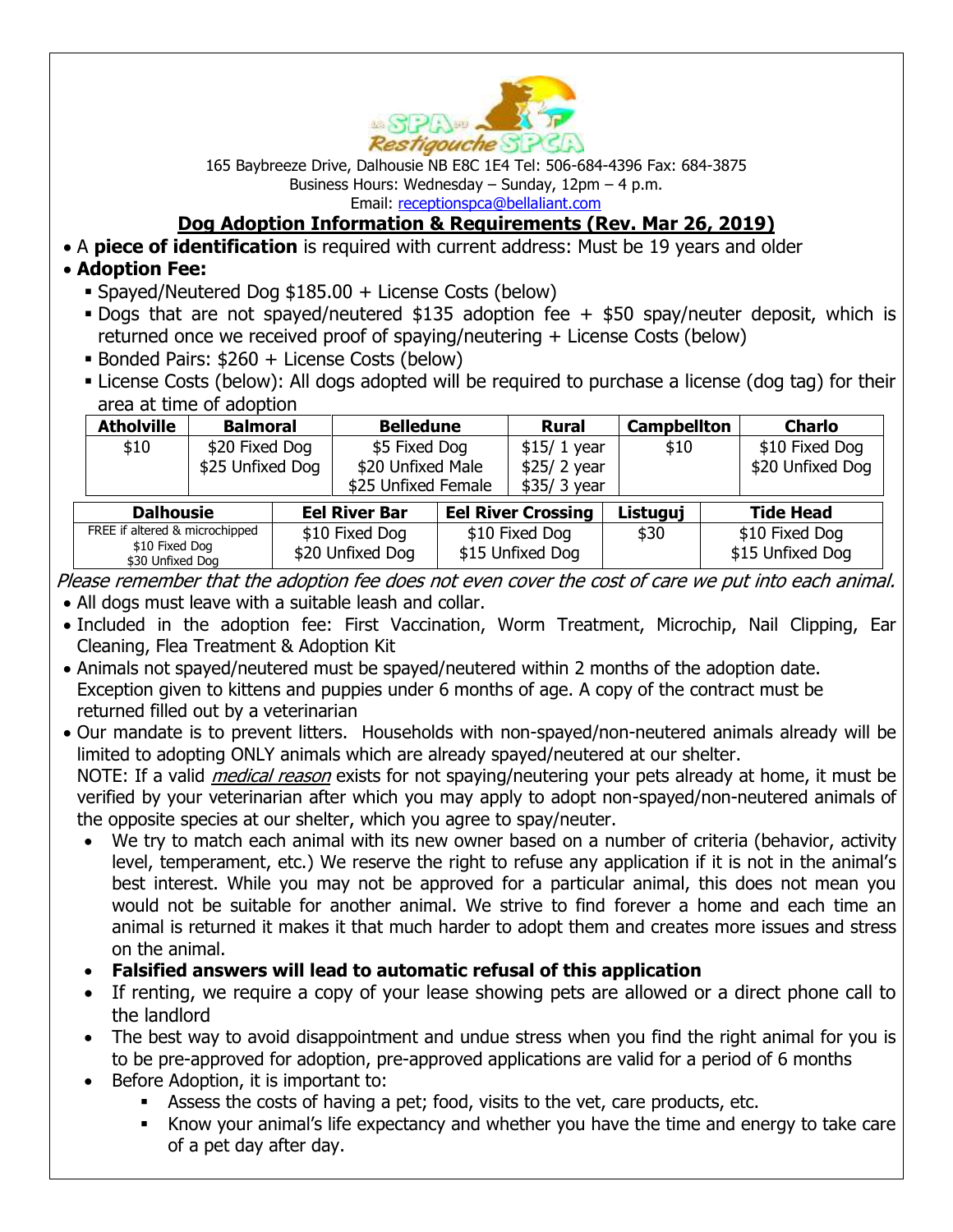## **Adoption Questionnaire**

|                    |                                                                                                                                                                                                                                |                                                                 | мораон фасоаоннан с                                                                                                                                                                                                                                                                                                                                                                                                                                            |     |            |                                  |                             |  |
|--------------------|--------------------------------------------------------------------------------------------------------------------------------------------------------------------------------------------------------------------------------|-----------------------------------------------------------------|----------------------------------------------------------------------------------------------------------------------------------------------------------------------------------------------------------------------------------------------------------------------------------------------------------------------------------------------------------------------------------------------------------------------------------------------------------------|-----|------------|----------------------------------|-----------------------------|--|
|                    |                                                                                                                                                                                                                                |                                                                 | What animal(s) are you interested in (name or breed)? ___________________________                                                                                                                                                                                                                                                                                                                                                                              |     |            |                                  |                             |  |
|                    |                                                                                                                                                                                                                                |                                                                 |                                                                                                                                                                                                                                                                                                                                                                                                                                                                |     |            |                                  |                             |  |
|                    |                                                                                                                                                                                                                                |                                                                 |                                                                                                                                                                                                                                                                                                                                                                                                                                                                |     |            |                                  |                             |  |
|                    |                                                                                                                                                                                                                                |                                                                 |                                                                                                                                                                                                                                                                                                                                                                                                                                                                |     |            |                                  |                             |  |
|                    | E-mail: E-mail: E-mail: E-mail: E-mail: E-mail: E-mail: E-mail: E-mail: E-mail: E-mail: E-mail: E-mail: E-mail: E-mail: E-mail: E-mail: E-mail: E-mail: E-mail: E-mail: E-mail: E-mail: E-mail: E-mail: E-mail: E-mail: E-mail |                                                                 |                                                                                                                                                                                                                                                                                                                                                                                                                                                                |     |            |                                  |                             |  |
|                    |                                                                                                                                                                                                                                |                                                                 |                                                                                                                                                                                                                                                                                                                                                                                                                                                                |     |            |                                  |                             |  |
|                    |                                                                                                                                                                                                                                |                                                                 | Any plans to move in the next year? The manufactured metal of the Messang Messang Messang Messang Messang Mess                                                                                                                                                                                                                                                                                                                                                 |     | <b>No</b>  |                                  |                             |  |
|                    |                                                                                                                                                                                                                                |                                                                 |                                                                                                                                                                                                                                                                                                                                                                                                                                                                |     |            |                                  |                             |  |
|                    |                                                                                                                                                                                                                                |                                                                 | If yes, do you plan on bringing the animal with you? ___Yes _________No<br>If renting, you are required to provide your landlord's name & number:                                                                                                                                                                                                                                                                                                              |     |            |                                  |                             |  |
|                    |                                                                                                                                                                                                                                | above organization? _______ Yes _______ No                      | If you live in low income housing (Ex. NB housing), have you submitted an application through the                                                                                                                                                                                                                                                                                                                                                              |     |            |                                  |                             |  |
|                    |                                                                                                                                                                                                                                |                                                                 | Are you 19 years of age or older? $\frac{1}{2}$ Yes $\frac{1}{2}$ No Are you employed? $\frac{1}{2}$ Yes $\frac{1}{2}$ No<br>How many people live in your household? Adults $\frac{1}{2}$ Youth $\frac{1}{2}$ Children Under 12                                                                                                                                                                                                                                |     |            |                                  |                             |  |
|                    |                                                                                                                                                                                                                                | Please List 3 References (No Family):                           |                                                                                                                                                                                                                                                                                                                                                                                                                                                                |     |            |                                  |                             |  |
| them via email.    |                                                                                                                                                                                                                                |                                                                 | SHELTER MANAGEMENT CONTACTS ALL REFERENCES BEFORE AN ANIMAL CAN LEAVE THE SHELTER PRIOR<br>TO ADOPTION. WE WILL NOTIFY YOU WHEN YOUR REFERENCES HAVE BEEN CHECKED. PLEASE PROVIDE<br>REFERENCES WHO DO NOT LIVE WITH YOU AND ARE NOT RELATED TO YOU.<br>NOTE: Please ensure your references know to expect our call and that you provide DAYTIME contact<br>numbers. We call them, or they can return our call, between 9am-4pm most days. We may also contact |     |            |                                  |                             |  |
|                    |                                                                                                                                                                                                                                |                                                                 |                                                                                                                                                                                                                                                                                                                                                                                                                                                                |     |            |                                  |                             |  |
|                    |                                                                                                                                                                                                                                |                                                                 |                                                                                                                                                                                                                                                                                                                                                                                                                                                                |     |            |                                  |                             |  |
|                    |                                                                                                                                                                                                                                |                                                                 |                                                                                                                                                                                                                                                                                                                                                                                                                                                                |     |            |                                  |                             |  |
|                    |                                                                                                                                                                                                                                |                                                                 |                                                                                                                                                                                                                                                                                                                                                                                                                                                                |     |            |                                  |                             |  |
|                    |                                                                                                                                                                                                                                |                                                                 |                                                                                                                                                                                                                                                                                                                                                                                                                                                                |     |            |                                  |                             |  |
|                    |                                                                                                                                                                                                                                |                                                                 |                                                                                                                                                                                                                                                                                                                                                                                                                                                                |     |            |                                  |                             |  |
|                    |                                                                                                                                                                                                                                |                                                                 | If you have had animals in the past 5 years and they are no longer with you, where are they now?                                                                                                                                                                                                                                                                                                                                                               |     |            |                                  |                             |  |
|                    |                                                                                                                                                                                                                                | Please list the animals you <b>currently</b> have in your home. |                                                                                                                                                                                                                                                                                                                                                                                                                                                                |     |            |                                  |                             |  |
| Name               | <b>Breed</b><br><b>Species</b>                                                                                                                                                                                                 | Where does<br>he/she stay<br>during the day                     | Where does<br>he/she stay<br>during the night                                                                                                                                                                                                                                                                                                                                                                                                                  | Age | Sex        | Altered<br>(spayed/<br>neutered) | Last<br>Vaccination<br>Date |  |
|                    |                                                                                                                                                                                                                                |                                                                 |                                                                                                                                                                                                                                                                                                                                                                                                                                                                |     |            |                                  |                             |  |
|                    |                                                                                                                                                                                                                                |                                                                 |                                                                                                                                                                                                                                                                                                                                                                                                                                                                |     |            |                                  |                             |  |
|                    |                                                                                                                                                                                                                                |                                                                 | If your animals aren't spayed/neutered, please explain why:                                                                                                                                                                                                                                                                                                                                                                                                    |     |            |                                  |                             |  |
|                    |                                                                                                                                                                                                                                | Do you have a veterinary clinic that you frequent?              |                                                                                                                                                                                                                                                                                                                                                                                                                                                                |     | <b>Yes</b> | <b>No</b>                        |                             |  |
| Veterinary Clinic: |                                                                                                                                                                                                                                | <u> 1989 - Johann Barbara, martxa alemaniar a</u>               |                                                                                                                                                                                                                                                                                                                                                                                                                                                                |     |            | Phone Number:                    |                             |  |
|                    |                                                                                                                                                                                                                                |                                                                 | Please Check: I give permission for the veterinary clinic mentioned above to release any<br>information that would support my suitability as an adopter.                                                                                                                                                                                                                                                                                                       |     |            | Yes                              | <b>No</b>                   |  |
|                    |                                                                                                                                                                                                                                |                                                                 | Do you agree with having this animal spayed/neutered, if not done at time of adoption? __ Yes __ No                                                                                                                                                                                                                                                                                                                                                            |     |            |                                  |                             |  |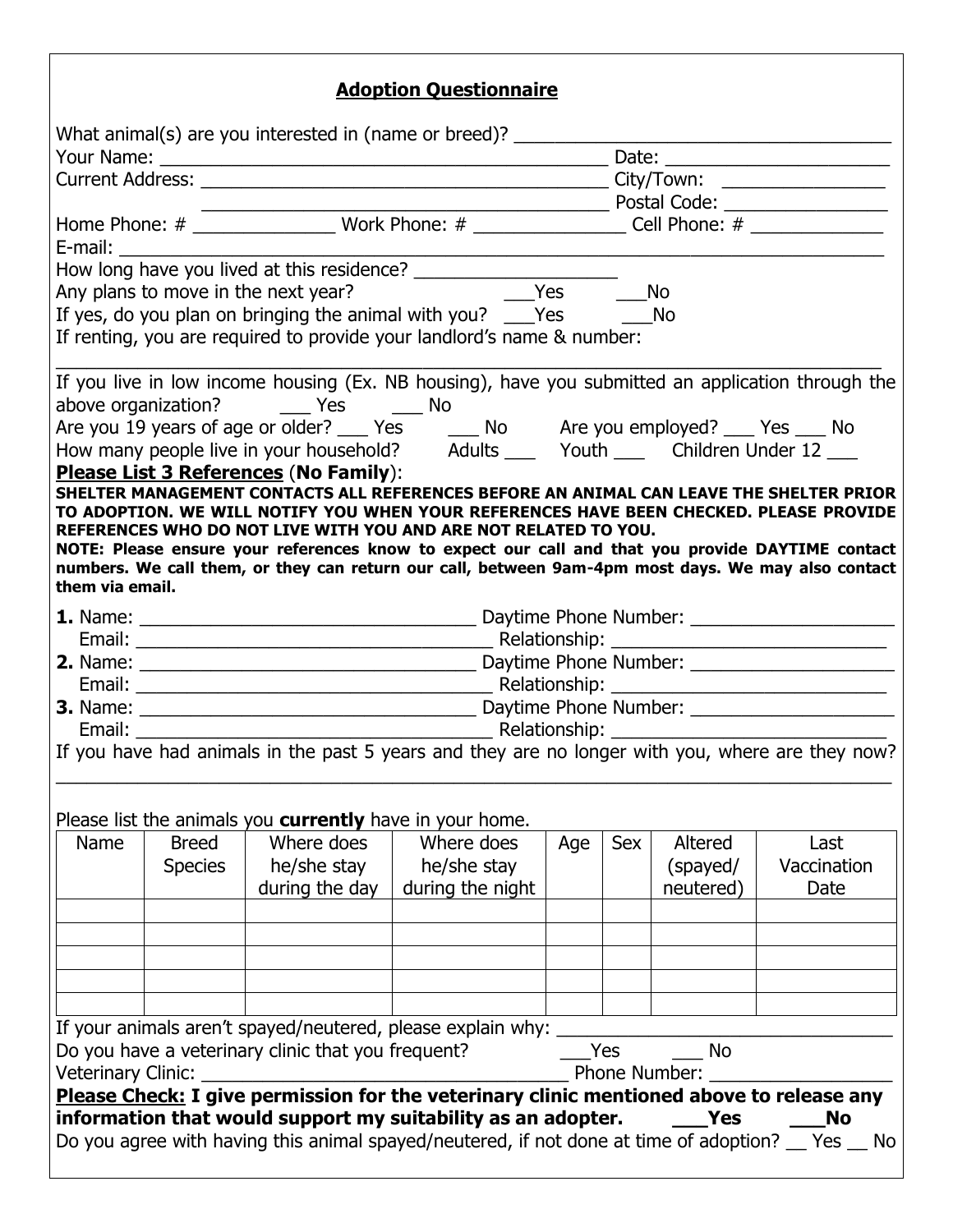| Are you aware of vet costs annually for this pet? ______Yes<br><b>No</b><br>Have you researched characteristics of the breeds you're interested in? ____Yes<br><b>No</b><br>Are you looking for a $\Box$ Very energetic dog $\Box$ Playful dog $\Box$ Calm dog?<br>Have you invested time and thought into welcoming a new pet into your home? ___ Yes<br>No<br>What do you believe are the most important responsibilities in owning a dog?                                                                                             |
|------------------------------------------------------------------------------------------------------------------------------------------------------------------------------------------------------------------------------------------------------------------------------------------------------------------------------------------------------------------------------------------------------------------------------------------------------------------------------------------------------------------------------------------|
| Why do you want this animal?<br>___ Companion ___ Breeding ___ Hunting ___ Guard Dog ___ Farm/Working Dog                                                                                                                                                                                                                                                                                                                                                                                                                                |
| How many hours per day, on average, will the dog spend alone? __________________<br>Where will the dog spend the DAY?<br>□ Loose Indoors □ Crate □ Basement □ Garage □ Fenced Yard □ Loose Outdoors □ Kennel Run<br>□ Tied Up Outside □ Other/ Explain<br>Where will the dog spend the <b>NIGHT</b> ?                                                                                                                                                                                                                                    |
| □ Loose Indoors □ Crate □ Basement □ Garage □ Fenced Yard □ Loose Outdoors □ Kennel Run<br>□ Tied Up Outside □ Other/Explain                                                                                                                                                                                                                                                                                                                                                                                                             |
| Do you have a fenced yard? ___ Yes ___ No Fence Type & Height _____<br>What behavior problems are you willing to tolerate and work on? $\Box$ Barking $\Box$ Chewing $\Box$ Separation<br>□ Anxiety □ House Breaking Problems □ Jumping □ Shedding □ Digging □ Property Damage<br>$\Box$ Mouthing $\Box$ None<br>How would you resolve these issues? ____<br>If a family member develops allergies to dogs how will you resolve this?<br>Are you aware of <b>existing bylaws</b> that pertain to dogs in your community? __Yes ___<br>No |
| What will you do with your pet when you go on vacation?<br>Under which of the following circumstances would you return this animal? $\Box$ Moving $\Box$ New Baby<br>$\Box$ New Relationship $\Box$ High Cost of Animal Care $\Box$ Allergies $\Box$ Vacation $\Box$ Aggression $\Box$ New Pet $\Box$ None<br>If you have ever surrendered a pet to the SPCA, what was the reason?                                                                                                                                                       |
| Have all family members been introduced to the pet?<br>Yes<br><b>No</b><br>Have you or a family member made arrangements to spend a few days with this animal as it                                                                                                                                                                                                                                                                                                                                                                      |
| Have you been in contact with any sick animals in the past 30 days? The Mes<br>No<br>By signing below, I certify that the information I have given is true and that any misrepresentation of<br>facts will result in losing the privileged of adopting an animal. I understand that the Restigouche<br>County SPCA has the right to deny my request to adopt an animal and I authorize the investigation of<br>all statements in this application.                                                                                       |
| Date<br><b>Applicants Signature</b>                                                                                                                                                                                                                                                                                                                                                                                                                                                                                                      |
| Date Time<br>Signature of RCSPCA Staff Member Receiving Application<br>Signature of RCSPCA Staff Member Receiving Application                                                                                                                                                                                                                                                                                                                                                                                                            |
| <b>Office Use Only</b><br>Verification in Pet Point <i>(by name, address, phone):</i> N/A: ______ Comments: ___________________________________                                                                                                                                                                                                                                                                                                                                                                                          |
| Date Notified ____________ Notified by Staff Initials _____________ Hold Dates ______________                                                                                                                                                                                                                                                                                                                                                                                                                                            |